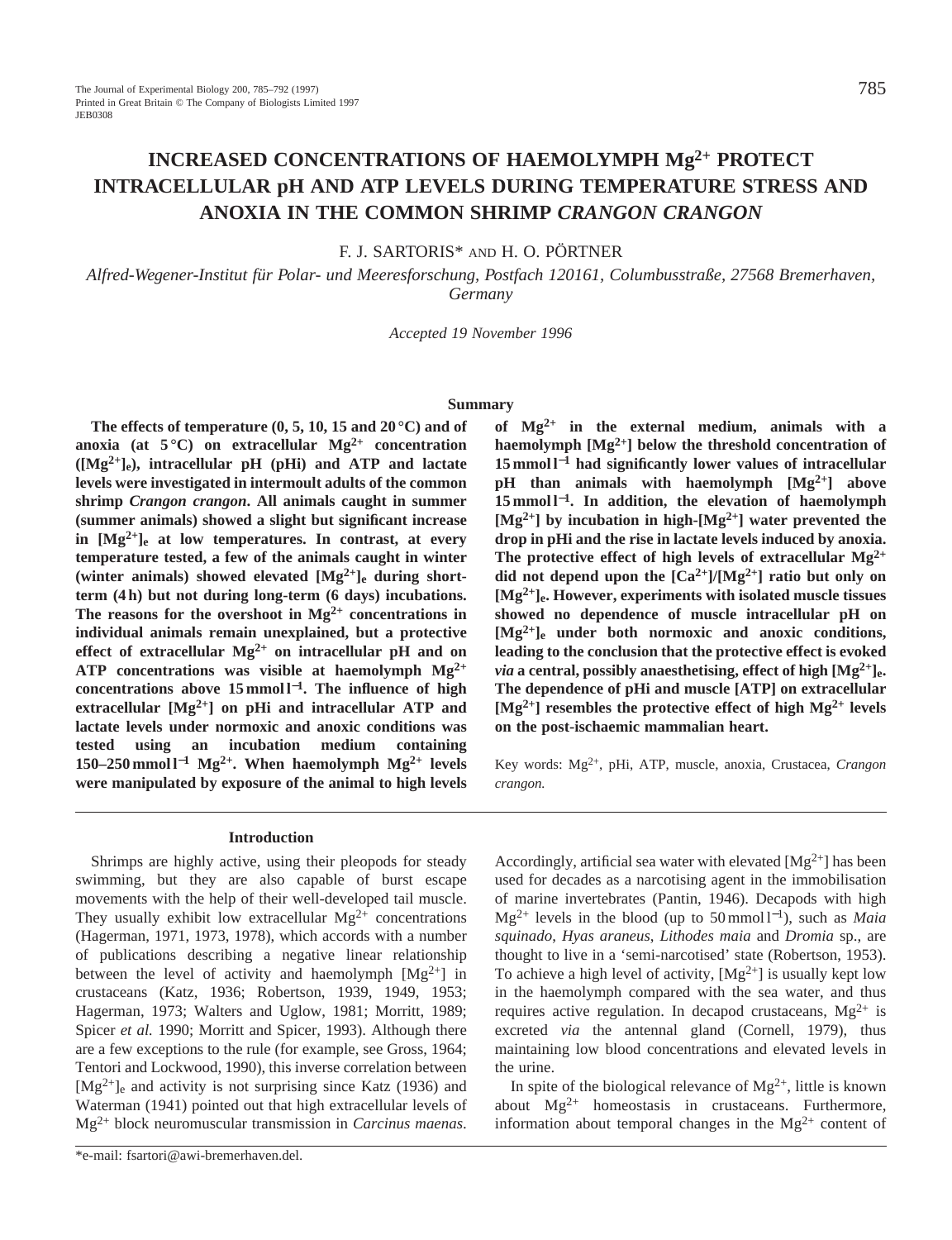the haemolymph of crustaceans and their biological relevance is scarce. Exposure to low temperatures in the sandhopper *Talitrus saltator* was characterised by elevated  $[Mg^{2+}]_e$  and the onset of inactivity, followed or induced by a reduction in oxygen uptake (Spicer *et al.* 1994). This finding is in general agreement with field investigations, where winter animals that remained inactive in high shore burrows had significantly higher Mg<sup>2+</sup> levels (approximately 15 mmol  $l^{-1}$ ) than active animals collected during summer (Morritt, 1989; Spicer *et al.* 1990). During the life cycle of crustaceans, periods of relative inactivity are also characteristic of certain states of the moulting cycle, and elevated  $Mg^{2+}$  concentrations in the haemolymph are found (Hagerman, 1973) prior to and immediately after ecdysis, when inactivity is required to enable the renewal of the exoskeleton. The elevation of haemolymph  $[Mg^{2+}]$  during ecdysis is probably due to an increased uptake of seawater ions in the pre-ecdysis stage (Hagerman, 1973). Although an inverse correlation between activity levels and haemolymph  $[Mg^{2+}]$  is well-established, the question of whether  $[Mg^{2+}]_e$  initiates the reduction of activity in winter or is the passive consequence of a temperature-induced decrease in metabolic rate remains unanswered. It is possible that the high  $Mg^{2+}$  levels observed in winter are a passive consequence of low-temperature inhibition of an active excretion process.

In vertebrates, numerous studies have shown that plasma  $Mg^{2+}$  concentration is negatively correlated with cardiovascular diseases such as ischaemia, arrhythmias and hypertension (Altura and Altura, 1981; Iseri and French, 1984; Sheehan and Seelig, 1984; Borchgrevink *et al.* 1989; Murphy *et al.* 1991). Low extracellular  $Mg^{2+}$  levels induced deficits in intracellular free  $[Mg^{2+}]$ , ischaemia, depletion of high-energy phosphates and cardiac failure (Altura *et al.* 1993), while high (approximately 15 mmol  $l^{-1}$ ) [Mg<sup>2+</sup>]<sub>e</sub> during reperfusion of the ischaemic rat heart enhanced the rate of recovery of ATP and creatine phosphate levels, and of pHi and coronary blood flow (Borchgrevink *et al.* 1989).

The present study was designed to investigate potential relationships between environmental change and the regulation of  $Mg^{2+}$  levels in crustaceans by examining fluctuations in  $Mg^{2+}$  levels during temperature change and anoxia in the common shrimp *Crangon crangon* and by considering their functional role in whole animals and isolated tissues. The observed fluctuations in  $[Mg^{2+}]_e$  gave us the opportunity to examine whether high extracellular  $Mg^{2+}$  concentrations have a protective effect on pHi and energy metabolism in the tail muscle as reported for the vertebrate heart.

# **Materials and methods**

Specimens of *Crangon crangon* (L.) were collected from shallow-water areas of the Wadden Sea close to Neuharlingersiel, Lower Saxony (1.5–6 m; water temperature  $4^{\circ}$ C in winter,  $15^{\circ}$ C in summer). In the laboratory, the shrimps were held at the appropriate temperature in natural sea water (32 ‰ salinity) in large recirculated aquaria containing a 1–2 cm layer of sand. They were fed twice a week with pieces of *Arenicola marina* and fish. The animals were allowed to acclimate for at least 2 weeks prior to experimentation. Females with eggs were not used in the experiments, and the animals were not fed for 3 days prior to anoxic (1 h) treatments, experiments investigating activity and short-term (4 h) incubations at various temperatures. During long-term exposure to individual temperatures (6 days), the shrimps were fed prior to the start of incubation and on the third day, such that sampling always occurred 3 days after feeding stopped. All incubations were performed in darkened aquaria to reduce the spontaneous activity of the animals. Winter animals were exposed to various temperatures (0, 5, 10, 15 and 20 °C) for 4 h (*N*=5–8) and 6 days ( $N=5-8$ ). To investigate the elevated haemolymph  $Mg^{2+}$ levels found in individual animals and to test the evidence for a link between high extracellular  $[Mg^{2+}]$  and pHi, the following series of experiments was performed. (1) Temperature incubations  $(2, 5, 10, 15, 20, 25 \degree C)$  with animals caught in summer (*N*=5–8). During exposure to changing temperatures, the animals were kept in aquaria with natural, filtered sea water and subjected to a sudden change in temperature by transferring them to an aquarium at the required temperature. (2) To test responses to medium containing a high  $[Mg^{2+}]$ , the shrimps (summer animals) were incubated in artificial sea water containing elevated  $Mg^{2+}$  concentrations (150 or 250 mmol  $l^{-1}$ ). Water pH was adjusted to 7.8 and the incubations were performed at 15 °C for different periods. (3) The effect of elevated extracellular  $[Mg^{2+}]$  on anaerobic metabolism was investigated by anoxic incubation of resting individuals (winter animals, *N*=5–8) for 1h in artificial sea water containing 50 mmol l<sup>-1</sup> or  $150$  mmol l<sup>-1</sup> Mg<sup>2+</sup>, a concentration sufficient to cause a rise in  $[Mg^{2+}]_e$  to levels above the threshold concentration of 15 mmol l<sup>-1</sup> within 1 h. Anoxic conditions were achieved by bubbling a constant stream of gaseous nitrogen through the water beginning 30 min prior to the start of the incubation. (4) To investigate the possible influence of activity on  $[Mg^{2+}]e$ , escape swimming was elicited by electrical stimulation as described by Onnen and Zebe (1982). Electrical stimulation (30 V; duration 1 ms; frequency  $1 s^{-1}$ ) was applied until the animals were exhausted (winter animals, *N*=5–8).

Prior to haemolymph sampling, the animals were gently dried using a soft paper tissue. Haemolymph samples for the measurement of extracellular  $[Mg^{2+}]$  and  $[Ca^{2+}]$  were obtained by inserting a glass capillary into the pericardium. After sampling, the tail of the shrimp was cut off and the muscle squeezed out of the exoskeleton as rapidly as possible. It was then divided in two parts, freeze-clamped (Wollenberger *et al.* 1960) and stored under liquid nitrogen until analyzed.

Half the frozen tissue was ground to a fine powder in a mortar cooled by liquid nitrogen before extraction in a four- to fivefold volume of  $0.6 \text{ mmol } 1^{-1}$  perchloric acid (PCA) according to Beis and Newsholm (1975) modified after Pette and Reichmann (1982). The supernatant was neutralised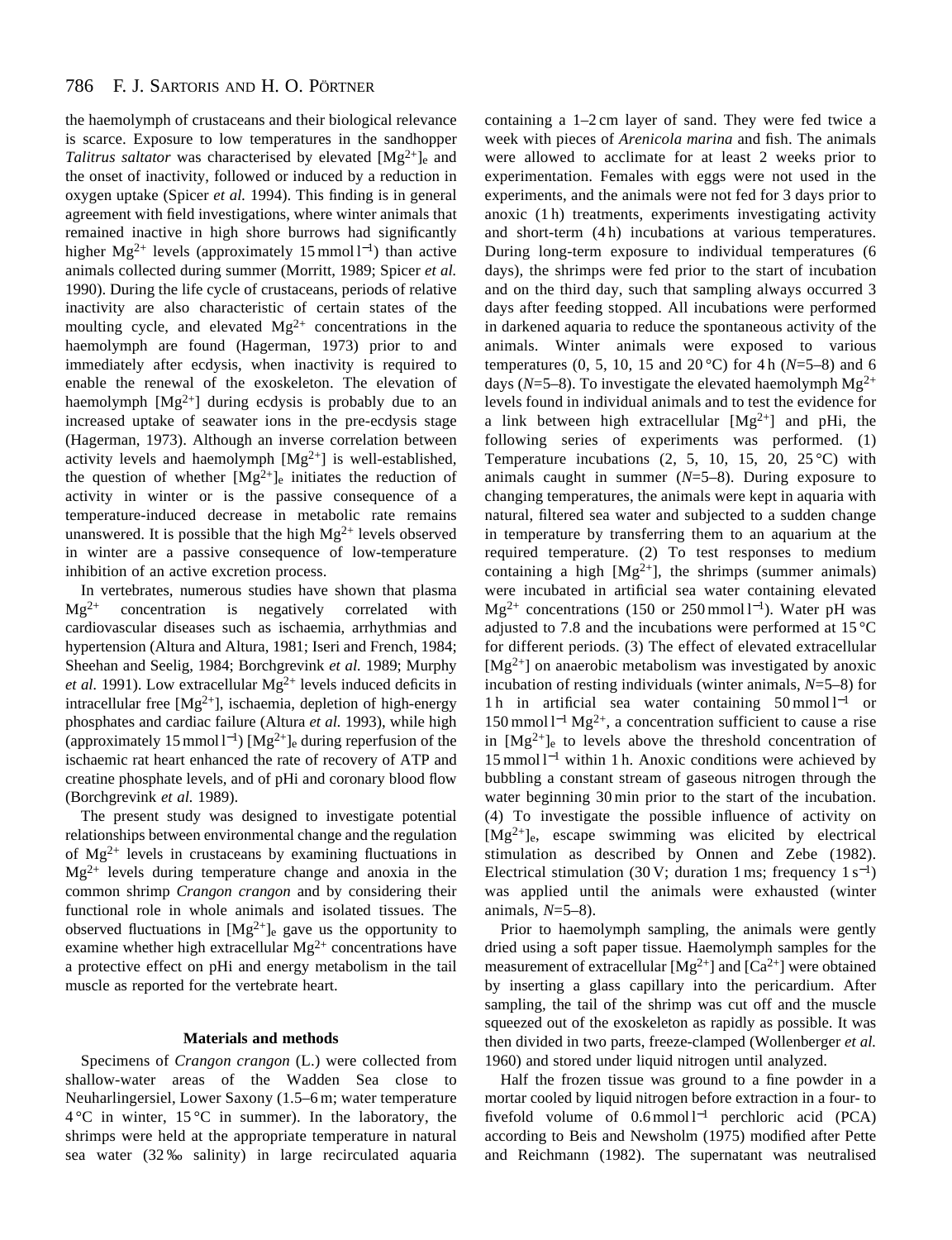(pH 7.5) and buffered by adding 5 mmol  $l^{-1}$  KOH and a mixture of solid KHCO3/K2CO3. After centrifugation, the supernatant was divided into two parts and stored at −80 °C. ATP concentrations were determined enzymatically (Bergmeyer, 1984). Intracellular pH was measured in the second half of the frozen tissue using the homogenate technique described by Pörtner *et al.* (1990).

The levels of  $Mg^{2+}$  and  $Ca^{2+}$  in the haemolymph of animals were measured using a Dionex Bio LC ion chromatograph (Idstein, Germany) at 28 °C equipped with a CS-3 column equilibrated with  $30 \text{ mmol } 1^{-1}$  HCl and  $6 \text{ mmol } 1^{-1}$  diaminopropionic acid monohydrochloride (DAPHCl). Background conductivity was reduced using a CMMS-1 suppressor perfused with tetrabutylammonium hydroxide (TBAOH, 100 mmol l<sup>-1</sup>) at 1.7 ml min<sup>-1</sup>. Mg<sup>2+</sup> concentrations in the haemolymph of animals incubated with differing levels of external Mg2+ were estimated using a photometric kit (Merckotest Magnesium, Merck, Darmstadt) tested to yield results identical to those from ion chromatography.

In the experiments involving isolated muscle tissues, the tail was cut off, the exoskeleton removed and the tissue sliced into pieces. In a preliminary experiment, the size of tissue slice needed to prevent muscle tissue from becoming ischaemic was determined by monitoring intracellular pH over time. Oxygen consumption measurements were carried out in a flow-through respirometer, described by Oeschger *et al.* (1992), and these confirmed that the isolated muscle remained viable for 12h in aerated artificial saline. During the incubation period, no change in the rate of oxygen consumption was observed. Saline concentrations of inorganic ions were adjusted to the levels found in the haemolymph of control animals (Sartoris and Pörtner, 1996) with the addition of  $5 \text{ mmol } 1^{-1}$  glucose and  $5 \text{ mmol } 1^{-1}$  Hepes at pH7.8. Concentrations of  $Mg^{2+}$  in the saline of between 0 and  $50$  mmol  $l<sup>-1</sup>$  were chosen for normoxic incubation, and these were adjusted to 5 and 25 mmol  $l^{-1}$  during anoxic incubations (1 h). At the end of the incubation period, the muscle was freeze-clamped and stored under liquid nitrogen until analysed.

Changes in the levels of ATP,  $Ca^{2+}$ ,  $Mg^{2+}$  and lactate and in pHi during incubations at various temperatures, under anoxia, in media containing various levels of  $Mg^{2+}$  and in animals exercised to exhaustion were tested for significance at the 5 % level by one-way analysis of variance (ANOVA) followed by the Bonferroni/Dunn *post hoc* test. For a conservative estimate, statistical significance of differences in pHi between individuals with high and low  $[Mg^{2+}]_e$  were also tested at the 1 % level using one-way ANOVA (Super-Anova, Abacus Concept Inc. Berkeley).

# **Results**

Extracellular  $[Mg^{2+}]$  under control conditions (4 °C) was 9.97 $\pm$ 6.75 mmol l<sup>-1</sup> (mean  $\pm$  s.D., *N*=7) (Fig. 1A). Incubations at different temperatures for 4 h resulted in an apparent increase in  $[Mg^{2+}]_e$  at 0, 10 and 15 °C, while  $[Mg^{2+}]$  remained



Fig. 1. Extracellular  $Mg^{2+}$  (A) and  $Ca^{2+}$  (B) concentrations as a function of temperature and incubation time. Each value represents a mean  $\pm$  s.D. of at least five animals.  $*$  indicates a significant difference  $(P<0.05)$  compared with control levels at  $4^{\circ}$ C.

unchanged after 4h at  $20^{\circ}$ C. However, the increase was significant only at 15 °C. The inter-individual variability was rather high. For example, at 15 °C, individual values ranged between 5.5 and 47.3 mmol  $l^{-1}$ . After an incubation period of 6 days at 0 and 10 °C,  $Mg^{2+}$  levels were typical of control values (Hagerman, 1973, 1978; Sartoris and Pörtner, 1996), with a small inter-individual variability (for example, 5.79±0.93 mmol  $l^{-1}$  at 0 °C and 5.55±1.55 mmol  $l^{-1}$  at 10 °C, mean  $\pm$  s.p.,  $N=6$ ) (Fig. 1A).

The response of haemolymph  $Ca^{2+}$  levels at different incubation temperatures was similar to the change in  $[Mg^{2+}]_e$ , although there was a far smaller inter-individual variability after 4 h of exposure (Fig. 1B). The increase in  $Ca^{2+}$  levels was significant at 0 and 10 °C, but not at 15 °C, and  $[Ca^{2+}]$ remained unchanged at 20 °C. There was an apparent decrease in haemolymph  $[Ca^{2+}]$  after 6 days of exposure to 0 and 10 °C, similar to the apparent temperature-induced drop seen for  $[Mg^{2+}]$ , but this decrease was also not statistically significant.

Since  $Mg^{2+}$  is an anaesthetic that depresses neuromuscular transmission by competing with  $Ca^{2+}$  for binding sites, the  $[Ca^{2+}]/[Mg^{2+}]$  ratio rather than  $[Mg^{2+}]$  itself might be relevant. Owing to the high inter-individual variability in haemolymph  $[Mg^{2+}]$ , an evaluation of individual ratios appeared more useful than an evaluation of mean values. Fig. 2A shows  $\left[\text{Ca}^{2+}\right]/\left[\text{Mg}^{2+}\right]$  in relation to pHi. Although there is a trend for the ratio to increase with pHi, there is no significant correlation between these parameters. This is in contrast to the relationship between  $[Mg^{2+}]_e$  and pHi shown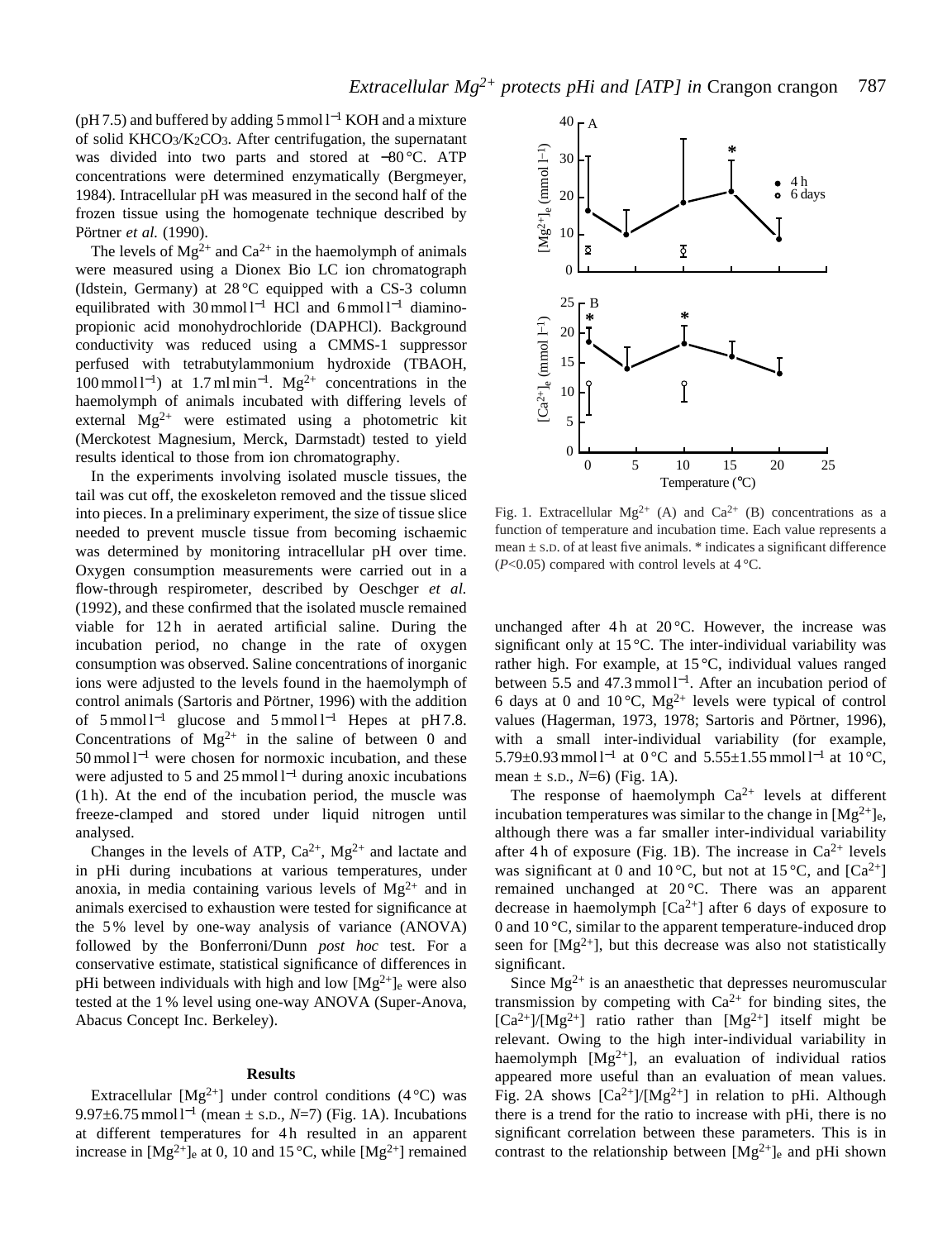#### 788 F. J. SARTORIS AND H. O. PÖRTNER

in Fig. 2B, in which pHi remains relatively constant at approximately pH 7.4 at  $[Mg^{2+}]$  values above 15 mmol  $l^{-1}$ . This is true both for exposure to various temperatures and for incubations in media with high  $[Mg^{2+}]$  (Fig. 2B). Owing to the large inter-individual variability, temperature incubations were repeated with a second group of animals that differed from the first group only in being caught in summer (water temperature approximately 15 °C). In contrast to Fig. 1, [Mg<sup>2+</sup>] remained below 10 mmol  $l^{-1}$  (Fig. 3A). In animals exercised to exhaustion by electrical stimulation, extracellular  $Mg^{2+}$  levels increased significantly ( $P<0.05$ ) compared with the controls, but still remained below  $10 \text{ mmol } l^{-1}$  (Fig. 3B). Anoxic incubation had no effect on  $[Mg^{2+}]_e$  in animals incubated in sea water containing 50 mmol  $l^{-1}$  Mg<sup>2+</sup>, whereas incubation in water containing 150 mmol  $l^{-1}$  Mg<sup>2+</sup> resulted in elevated extracellular  $Mg^{2+}$  levels of approximately  $24 \text{ mmol } 1^{-1}$  (Fig. 3B). Since a large fraction of the intracellular  $Mg^{2+}$  is bound to adenylates, we examined whether ATP levels and extracellular  $[Mg^{2+}]$  are also correlated. A positive correlation (Fig. 4,  $y=0.073x+2.514$ ,



Fig. 2. (A) Relationship between intracellular pH values and the  $[Ca^{2+}]/[Mg^{2+}]$  ratio in the haemolymph of *Crangon crangon*. No significant correlation was detected  $(P>0.05, r=0.261, N=45)$ . (B) Relationship between extracellular  $[Mg^{2+}]$  and intracellular pH in whole animals (filled circles, temperature incubation series; open circles, incubation in media with elevated [Mg<sup>2+</sup>], 150–250 mmol  $l<sup>-1</sup>$  $Mg^{2+}$ ). Both incubation series revealed a threshold level of  $Mg^{2+}$  at approximately 15 mmol  $l^{-1}$  above which pHi values were significantly different from the control (*P*<0.01).



Fig. 3. (A) Extracellular  $[Mg^{2+}]$  as a function of temperature after 4 h of incubation. Each value represents a mean  $\pm$  s.D. of at least five animals. \* indicates a significant difference (*P*<0.05) compared with control levels at 15 °C. (B) Extracellular  $[Mg^{2+}]$  as a result of different treatments. Electrical stimulation was applied until the animals were exhausted (fatigue), whereas anoxic incubations were performed in different media for 1 h. Each value represents a mean + S.D. of at least five animals. \* indicates a significant difference (*P*<0.05) compared with control levels.

*r*=0.447, *N*=44, *P*<0.01) exists, but a threshold concentration of  $[Mg^{2+}]$  as demonstrated for the relationship between pHi and  $[Mg^{2+}]$  could not be determined.

Compared with the controls at 4 °C, ATP levels tended to decrease at high and low temperature, but this decrease was only significant at 20 °C (Fig. 5A). ATP concentrations and pHi were positively correlated, as shown in Fig. 5B (*y*=0.0429*x*+7.196, *r*=0.598, *N*=47, *P*<0.001). Anoxic incubation caused intracellular ATP content to increase significantly (Fig. 6B) in medium with a high  $[Mg^{2+}]$  and in medium with a low  $[Mg^{2+}]$ . Intracellular lactate levels were significantly increased in animals incubated in the 'low'- [Mg<sup>2+</sup>] saline (50 mmol  $1^{-1}$  Mg<sup>2+</sup>) and, as a consequence, pHi decreased significantly in these animals owing to proton production by anaerobic glycolysis. In contrast, pHi and lactate levels remained unchanged under anoxic conditions in animals incubated in high- $[Mg^{2+}]$  saline (150 mmol  $l^{-1}$ )  $Mg^{2+}$ ) (Fig. 6A,C). Unlike the dependence of pHi on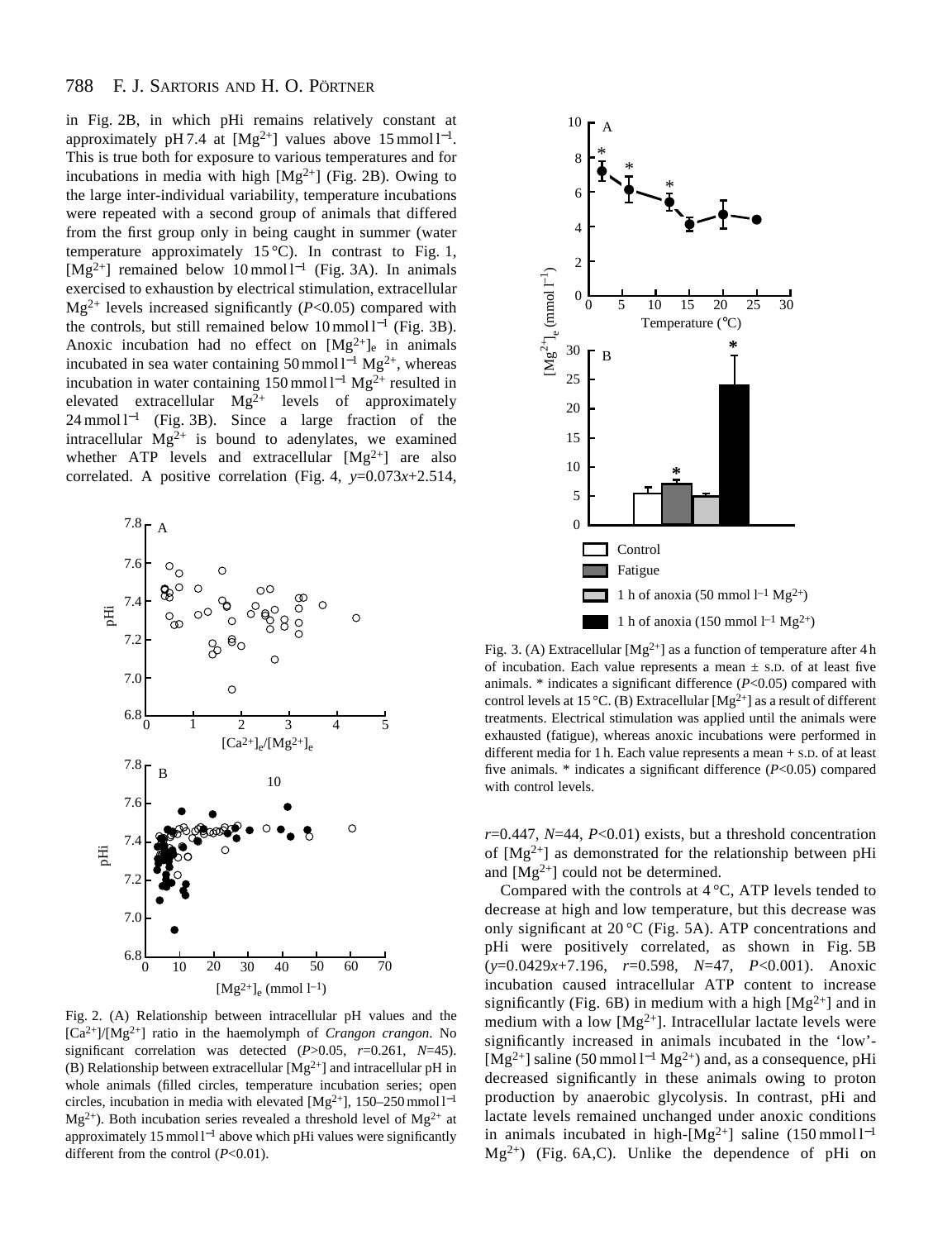

Fig. 4. Tissue ATP levels as a function of extracellular  $Mg^{2+}$ concentration measured during temperature incubations. Linear regression yielded the following significant relationship: *y*=0.073*x*+2.514 (*r*=0.447, *P*<0.01, *N*=44).

 $[Mg^{2+}]_e$  in intact animals, isolated muscle did not show any correlation between the  $Mg^{2+}$  concentration in the saline and pHi after 4 h of normoxic or 1 h of anoxic exposure (Table 1).

### **Discussion**

Short-term exposure to various temperatures in winter animals caused extracellular  $Mg^{2+}$  levels to rise to exceptionally high levels in some specimens, giving an enormous inter-individual variability (Fig. 1A). This variability was greatly reduced in summer animals, and the general trend for  $[Mg^{2+}]_e$  to rise at low temperatures was confirmed (Fig. 3A). Information about temporal changes in  $[Mg^{2+}]_e$  in crustaceans is very scarce and cannot provide any explanation for the large individual differences found in the winter animals. However, since summer animals did not show such variability, it is possible that seasonal variations in metabolic rate, as reported for *Palaemon serratus* by Thebault and Raffin (1991), could explain our results. An increase in  $[Mg^{2+}]_e$  has been reported during the moulting cycle both prior to and immediately after ecdysis (Hagerman, 1973; Towle and Mangum, 1985) and as a consequence of adaptation to low temperature (Spicer *et al.* 1994). In this study, we have only used animals that are in the intermoult stage, as indicated by a hard exoskeleton, and so the stage of the moulting cycle could not account for observations of high  $[Mg^{2+}]$ . In contrast to the findings of Spicer *et al.* (1994) in *Talitrus saltator* and the results collected from the summer animals, the increase in  $Mg^{2+}$  levels at all temperatures was a consequence of the temperature change itself rather than a result of acclimation to low temperature. The results obtained from summer animals confirm that it is unlikely for *Crangon crangon* to experience torpor in winter, a result supported by the fact that the animals caught in winter were actively swimming. In addition, no differences in extracellular  $Mg^{2+}$  levels could be detected



Fig. 5. (A) Levels of ATP in tail muscle as a function of the incubation temperature. Each value represents a mean  $\pm$  s.D. of at least five determinations. \* indicates significant difference (*P*<0.05) compared with control levels at  $4^{\circ}$ C. (B) Relationship between intracellular pH and ATP levels (*y*=0.0429*x*+7.196, *r*=0.598, *P*<0.001, *N*=47).

between summer and winter animals. Neither exposure to anoxia nor exhaustive activity resulted in haemolymph  $Mg^{2+}$ levels comparable to those observed in the temperature incubations of winter animals. Nevertheless, extracellular  $[Mg^{2+}]$  was significantly increased in fatigued animals, although the absolute values remained below  $10 \text{ mmol } l^{-1}$  (Fig. 3B). It is widely accepted that the level of extracellular  $Mg^{2+}$ is the result of an active excretion process, so an increase in  $Mg^{2+}$  content could reflect an increased uptake from the ambient water ( $[Mg^{2+}]_{w}$ =50 mmol l<sup>-1</sup>), the partial inhibition of the active exclusion mechanism or an increased permeability of epithelia to  $Mg^{2+}$ .

The observed fluctuations in  $[Mg^{2+}]_e$  are unlikely to be due to analytical errors, given the significant correlation between  $[Mg^{2+}]$  and other parameters such as pHi and [ATP]. These relationships provide an interesting insight into how metabolic rate and acid–base status may depend upon extracellular  $Mg^{2+}$ levels (Figs 2, 4, 6). To our knowledge, this is the first study to address these relationships in crustaceans. Overall, the results show that intracellular pH is preserved at high levels when  $[Mg^{2+}]_e$  exceeds 15 mmol  $l^{-1}$  (Fig. 2B). High pHi values appear to reflect a complete resting state of the tissue. Since, as first reported by Katz (1936) and Waterman (1941), high  $[Mg^{2+}]$  blocks neuromuscular activity, it appears that the conservation of high pHi and ATP levels is a consequence of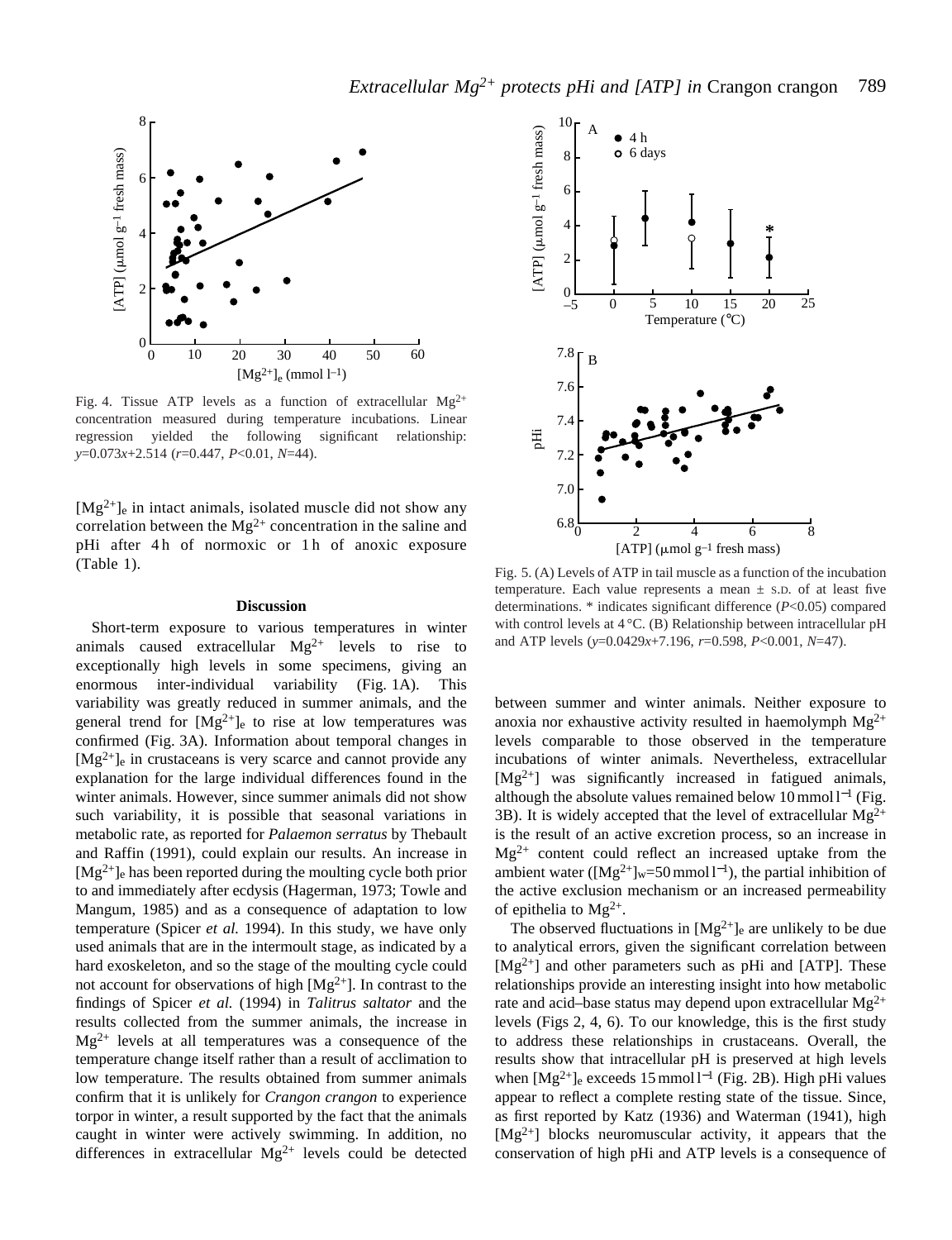#### 790 F. J. SARTORIS AND H. O. PÖRTNER

partial anaesthesia, leading to a reduction in the level of activity. Elevated haemolymph  $Mg^{2+}$  levels reduce ATP turnover to a minimal level so that no ATP depletion or glycolytic proton production occurs. This conclusion is confirmed by the results of anoxic incubations where elevated  $[Mg^{2+}]_e$  prevented both lactate production and a fall in pHi to below control levels (Fig. 6). Our observations confirm that anoxic incubation leads to reduced activity levels in animals exposed to control levels (50 mmol  $l^{-1}$ ) of Mg<sup>2+</sup> in the ambient water. As a result of this, the elevated ATP levels observed in such animals may reflect 'resting' levels under anaerobic conditions. However, anaerobic metabolism resulted in intracellular acidification caused by an increase in intracellular lactate concentration and glycolytic proton production. The



Fig. 6. Influence of 1 h of anoxia on intracellular pH (A), and ATP (B) and lactate (C) concentrations. Each value represents a mean + S.D. of at least five animals. \* indicates a significant difference  $(P<0.05)$  compared with control levels;  $\dagger$  indicates a significant difference (*P*<0.05) between animals incubated for 1 h in anoxic sea water containing  $50 \text{ mmol} 1^{-1} \text{ Mg}^{2+}$  and animals incubated in anoxic sea water containing 150 mmol  $l^{-1}$  Mg<sup>2+</sup> for the same period.

Table 1. *pHi of isolated muscle tissues as a function of the Mg2+ concentration in the medium after incubation for 1 h in anoxia or for 4 h in normoxia*

|                           | pHi             |                 |  |
|---------------------------|-----------------|-----------------|--|
| $[Mg^{2+}] \pmod{l^{-1}}$ | Anoxic 1 h      | Normoxic 4 h    |  |
| $\theta$                  |                 | $7.369 + 0.040$ |  |
| 5                         | $7.099 + 0.033$ | $7.399 + 0.070$ |  |
| 25                        | $7.082 + 0.038$ | $7.368 + 0.030$ |  |
| 50                        |                 | $7.401 + 0.080$ |  |

Each value represents the mean  $\pm$  s.D. of five determinations.

No significant differences occurred (one-way analysis of variance; ANOVA).

positive correlation between pHi and [ATP] (Fig. 5B) suggests that a  $Mg^{2+}$ -induced increase in intracellular pH causes the rate of ATP synthesis to exceed the rate of ATP hydrolysis until a new steady state is reached. This is valid even without the contribution of anaerobic metabolism. Future investigations are needed to determine whether the rise in metabolic ATP turnover at low  $[Mg^{2+}]_e$  is associated with reduced steady-state levels of intracellular pH and ATP. Do crustaceans characterised by high [Mg2+]e, e.g. *Hya arenaeus*, exhibit elevated intracellular ATP levels and pHi values compared with highly active species such as *Crangon crangon*? Unfortunately, no information concerning ATP levels and pHi in species with high  $[Mg^{2+}]_e$  is, at present, available. It would also be interesting to compare  $[Mg^{2+}]_e$ , energy status and acid–base balance in animals with different seasonal activity patterns. Morritt and Spicer (1993) reported that  $[Mg^{2+}]_e$  in the common sandhopper *Talitrus saltator* varied with the level of activity, depending on the season, but they presented no information on ATP values or pHi. However, our observation that a threshold Mg<sup>2+</sup> concentration of 15 mmol  $l^{-1}$  is required to maintain high pHi and ATP levels agrees well with observations in *Talitrus saltator*, where haemolymph Mg2+ levels above 15 mmol  $l^{-1}$  are required to induce or maintain the torpid state in winter animals (Morritt and Spicer, 1993). It would be of particular interest to measure pHi in torpid *Talitrus saltator* since inactivity is usually accompanied by a decrease in pHi (Nuccitelli and Heiple, 1982; Thebault and Raffin, 1991).

Robertson (1953) reported that a high  $\lceil Ca^{2+} \rceil / Mg^{2+} \rceil$  ratio rather than low  $[Mg^{2+}]$  alone is crucial to maintain the excitability of the nervous tissue in crustaceans. A small decrease in this ratio may be sufficient to depress neuromuscular transmission. Although we found a trend for  $[Ca^{2+}]/[Mg^{2+}]$  to decrease in our study, this was not significant (Fig. 2A). Our data clearly demonstrated that high extracellular  $Mg^{2+}$  levels on their own are sufficient to support the conservation of high intracellular pH and ATP levels (Figs 2, 4). This may indicate that the observed effects are due not only to the failure of muscle innervation, which should correlate with  $[Ca^{2+}]/[Mg^{2+}]$ , but also to the direct effects of  $Mg^{2+}$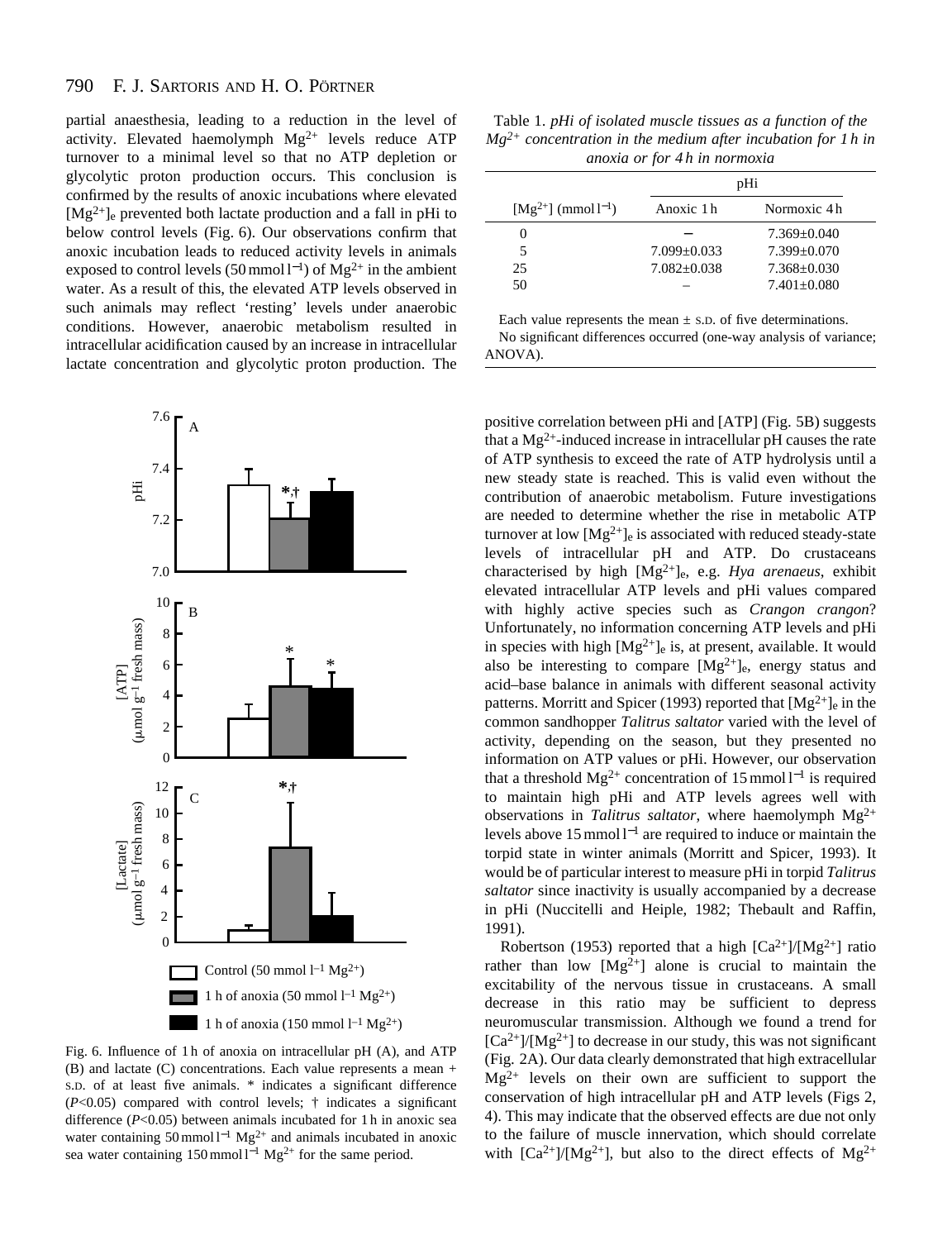mediated by transmembrane ion-exchange processes. We therefore also investigated the effect of high  $[Mg^{2+}]_e$  on isolated muscle preparations. The results of these experiments do not appear to support the theory that transmembrane  $Mg^{2+}$ exchange in muscles is important for the preservation of pHi and ATP levels (Table 1).

The beneficial effects of elevated  $[Mg^{2+}]_e$  are not restricted to crustaceans. Borchgrevink *et al.* (1989) reported that reperfusion of the ischaemic rat heart with elevated  $[Mg^{2+}]$ (15mmol l <sup>−</sup>1) enhanced the rate of recovery of ATP and creatine phosphate levels, and of pH and coronary blood flow, while high  $Mg^{2+}$  levels had no effect in control hearts. These authors pointed out that this protective effect is due to a variety of mechanisms, including conservation of myocardial K+ levels, reduced cellular energy consumption, improvement in cellular energy production and the enhancement of coronary flow. Furthermore they suggested that extracellular  $Mg^{2+}$ probably has direct metabolic effects unrelated to the extracellular  $\lceil Ca^{2+} \rceil / [Mg^{2+}]$  ratio. Similar mechanisms may be responsible for the effects we observed in *Crangon crangon*, although further investigations at the cellular level are required to confirm this.

In conclusion, we have demonstrated a protective effect of high concentrations of extracellular  $Mg^{2+}$  on intracellular pH and ATP levels in *Crangon crangon in vivo*. This effect is mostly due to high  $Mg^{2+}$  levels in the haemolymph and is not related to the  $[Ca^{2+}]/[Mg^{2+}]$  ratio. Elevated  $[Mg^{2+}]_e$  may be an adaptation in crustaceans allowing them to undergo prolonged periods of inactivity or to recover from environmental or metabolic stress. The marine environment contains sufficiently high levels of  $Mg^{2+}$  for the animals to have only to reduce the active elimination of the ion to gain the potential benefits of elevated extracellular  $[Mg^{2+}]$ .

### **References**

- ALTURA, B. M. AND ALTURA, B. T. (1981). Magnesium ions and contraction of vascular smooth muscle: relationship to some vascular diseases. *Fedn Proc. Fedn Am. Socs exp. Biol.* **40**, 2672–2679.
- ALTURA, B. M., BARBOUR, R. L., DOWD, T. L., WU, F., ALTURA, B. T. AND GUPTA, R. K. (1993). Low extracellular magnesium induces intracellular free Mg deficits, ischemia, depletion of high-energy phosphates and cardiac failure in intact working rat hearts: A 31P-NMR study. *Biochim. biophys. Acta* **1182**, 329–332.
- BEIS, I. AND NEWSHOLME, E. A. (1975). The contents of adenine nucleotides, phosphagens and some glycolytic intermediates in resting muscle from vertebrates and invertebrates. *Biochem. J*. **152**, 23–32.
- BERGMEYER, H. U. (1984). *Methods of Enzymatic Analysis*, vol. II. Weinheim: Verlag Chemie.
- BORCHGREVINK, P. C., BERGAN, A. S., BAKOY, O. E. AND JYNGE, P. (1989). Magnesium and reperfusion of ischemic rat heart as assessed by 31P-NMR. *Am. J. Physiol.* **256**, H195–H204.
- CORNELL, J. C. (1979). Salt and water balance in two marine spider crabs *Libinia emarginata* and *Pugettia producta*. Urine production and magnesium regulation. *Biol. Bull*. *mar. biol. Lab., Woods Hole* **157**, 221–233.
- GROSS, W. J. (1964). Trends in water and salt regulation among aquatic and amphibious crabs. *Biol. Bull. mar. biol. Lab., Woods Hole* **217**, 447–466.
- HAGERMAN, L. (1971). Osmoregulation and sodium balance in *Crangon vulgaris* (Fabr.) in varying salinities. *Ophelia* **9**, 21–30.
- HAGERMAN, L. (1973). Ionic regulation in relation to moult cycle of *Crangon vulgaris* (Fabricius) (Crustacea, Nantantia) from brackish water. *Ophelia* **12**, 141–149.
- HAGERMAN, L. (1978). Aspects of the osmotic and ionic regulation of the urine in *Crangon vulgaris* (Fabr.) (Crustacea: Natantia). *J. exp. mar. Biol. Ecol.* **32**, 7–14.
- ISERI, L. T. AND FRENCH, J. H. (1984). Magnesium: Nature's physiologic calcium blocker. *Am. Heart J*. **108**, 188–193.
- KATZ, B. (1936). Neuromuscular transmission in crabs. *J. Physiol., Lond.* **l87**, 199–220.
- MORRITT, D. (1989). Ionic regulation in littoral and terrestrial amphipods (Crustacea: Amphipoda: Talitridae). *J. exp. mar. Biol. Ecol.* **132**, 53–67.
- MORRITT, D. AND SPICER, J. I. (1993). A brief re-examination of the function and regulation of extracellular magnesium and its relationship to activity in crustacean arthropods. *Comp. Biochem. Physiol.* **106**A, 19–23.
- MURPHY, E., FREUDENREICH, C. C. AND LIEBERMAN, M. (1991). Cellular magnesium and Na/Mg exchange in heart cells. *A. Rev. Physiol.* **53**, 273–287.
- NUCCITELLI, R. AND HEIPLE, J. M. (1982). Summary of the evidence and discussion concerning the involvement of pHi in the control of cellular functions. In *Intracellular pH: Its measurement, Regulation and Utilization in Cellular Functions* (ed. R. Nuccitelli and D. W. Deamer), pp. 567–586. New York: Liss.
- OESCHGER, R., PEPER, H., GRAF, G. AND THEEDE, H. (1992). Metabolic responses of *Halicriptus spinulosus* (Priapulida) to reduced oxygen levels and anoxia. *J. exp. mar. Biol. Ecol.* **162**, 229–241.
- ONNEN, T. AND ZEBE, E. (1982). Energy metabolism in the tail muscle of the shrimp *Crangon crangon* during work and subsequent recovery. *Comp. Biochem. Physiol.* **74**A, 833–838.
- PANTIN, C. F. A. (1946). *Notes on Microscopical Techniques for Zoologists*. Cambridge: Cambridge University Press.
- PETTE, D. AND REICHMANN, H. (1982). A method for quantitative extraction of enzymes and metabolites from tissue samples in the milligram range. *J. Histochem. Cytochem.* **30**, 401–402.
- PÖRTNER, H. O., BOUTILIER, R. G., TANG, Y. AND TOEWS, D. P. (1990). Determination of intracellular pH and *P*<sub>CO2</sub> after metabolic inhibition by fluoride and nitrilotriacetic acid. *Respir. Physiol.* **81**, 255–274.
- ROBERTSON, J. D. (1939). The inorganic composition of the body fluid of three marine invertebrates. *J. exp. Biol.* **16**, 387–397.
- ROBERTSON, J. D. (1949). Ionic regulation in some marine invertebrates. *J. exp. Biol.* **26**, 182–206.
- ROBERTSON, J. D. (1953). Further studies on ionic regulation in marine invertebrates. *J. exp. Biol*. **30**, 277–296.
- SARTORIS, F. J. AND PÖRTNER, H. O. (1996) Temperature dependence of ionic and acid–base regulation in boreal and arctic *Crangon crangon* and *Pandalus borealis*. *J. exp. mar. Biol. Ecol.* (in press).
- SHEEHAN, J. P. AND SEELIG, M. S. (1984). Interactions of magnesium and potassium in the pathogenesis of cardiovascular disease. *Magnesium* **3**, 301–314.
- SPICER, J. I., MORRITT, D. AND TAYLOR, A. C. (1994). Effect of low temperature on oxygen uptake and haemolymph ions in the sandhopper *Talitrus saltator* (Crustacea: Amphipoda). *J. mar. biol. Ass. U.K.* **74**, 313–321.